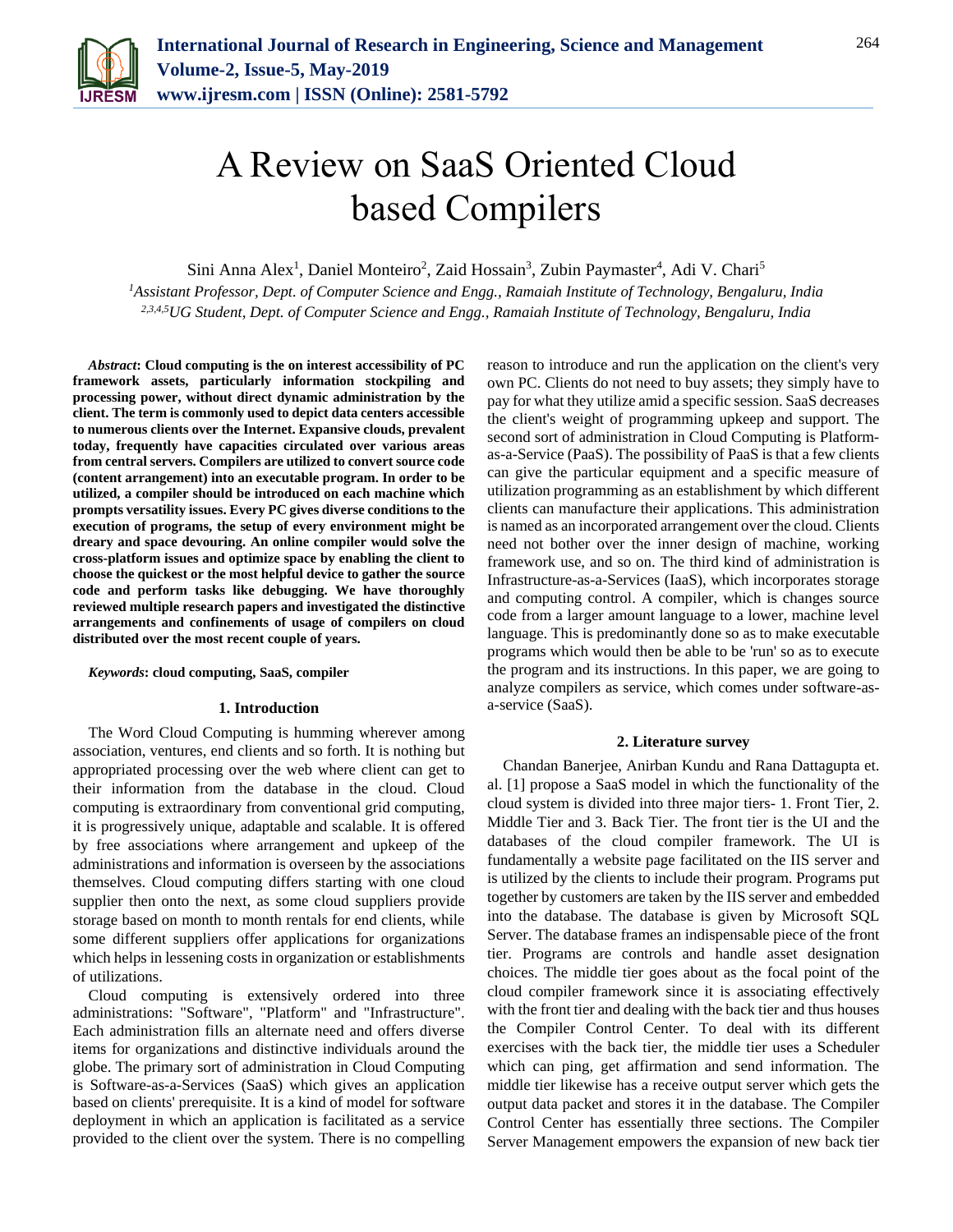

aggregation servers, seeing the status of existing compiler servers and evacuation of compiler servers. They have successfully designed a SaaS based cloud compiler based on a scheduling algorithm. The scheduling algorithm based on memory usage and available RAM was tested in the compiler control centre and did its scheduling of programs to the appropriates servers based on the said algorithm.

Mayank et. al. [2] creates an online java compiler that gives a feature that empowers the yield of source code in different programming dialects at run time, in view of a solitary model that represents the code to render. It can produce assemblies powerfully at run time, furthermore, execute. It was accepted that the client will utilize a text editor of their liking to make and address program files. This presumption permitted to make an extremely simple front-end that stacks rapidly and is platform independent.

Chou [1] plans to catch some ongoing advances of Web services and new Web services applications in SaaS, cloud computing, correspondence, message driven SOAP engine design, and mobile services computing endpoints. Web servicing is a fast moving exploration field with a significant effect to numerous basic research fields, going from programming to communication, from server platforms to mobile endpoints. It rises as a problematic tech to different companies to convey servicing, computing, correspondence and data to their clients and accomplices.

Godse, M and Mulik [2] presents a methodology that utilizes Analytic Hierarchy Process (AHP) system for prioritizing the item features and furthermore, scoring of the products. Software-as-a-Services (SaaS) aids organizations to stay away from capital expenses and pay for the functionality as an operational expense. Despite the fact that enterprises are probably not going to utilize SaaS model for all their data framework needs, certain business functionalities, for example, Sales Forces Automation (SFA), are more observed to be executed utilizing SaaS model. Such interest has incited many vendors to offer SFA functionality as SaaS. Enterprises need to embrace an objective approach to guarantee they select the most proper SaaS product for their necessities

Bento, Al[3] investigates the IT pendulum of centralization and decentralization along a couple of major periods: 1) centralized servers and group exchange handling (for example money related frameworks), completely centralized IT, endusers getting outputs; 2) centralized servers and online exchange handling, regardless end-users can interact with the framework (for example ATMs, online reservation frameworks); 3) PCs, end-user registering and internal business decentralization; 4) Web 1.0, mass decentralization and full access to email, home banking, web based shopping, social collaboration, and so forth.; 5) Web 1.0 in addition to outsourcing, where the front end of the business moves to the web, with non-competitive exchange processing frameworks and backing being commoditized and found anyplace; and 6) Web 2.0 in addition to distributed computing, with virtualized

associations utilizing web 2.0 tools, net PCs, mobile tech and cloud computing administrations. The utilization of distributed computing is quickly developing, as is the writing on the specialized issues of usage.

Javier, E, David, C and Arturo et.al. [6] presents the examination of the effect of these necessities and proposes rules to be connected for application improvement in software-as-aservice (SaaS) environments. New web improvement and deployment platforms are emerging; a few instances of these are Apex of Salesforce.com, Googles Application Engine SDK, Facebook API, etc. These software delivery platform (SDP) are intended to fill in as the reason for the conveyance of a significant level of the software offer. On the other hand, application improvement over these new stages is anything but a defined procedure. Building applications over a SDP change the manner in which programming is structured, created and delivered. Basic techniques for software improvement ought to be broken down and re-defined so as to satisfy the necessities of these better approaches for building and delivering software.

Suryawanshi Harshal et al [7] by utilizing attributes of the Cloud computing and compilers built up a framework which incorporate the JAVA and .NET code. As contrasted to the current situation, in which if any compiler upgradation is required its done on each machine yet by utilizing their proposed framework just the centralized compilers need to redesigned. By utilizing Cloud-tech, clients keep on utilizing their current compilers while expelling excess programming licenses from their environment. With no forthright investment, clients who use Cloud Compiling decrease their month to month compiler expenses by 50-75% while accomplishing more noteworthy frameworks controls, expanded adaptability, and the capacity to scale rapidly with negligible notice.

Anirban et al. [8] have discussed about different utility cloud services. An engineering college hierarchical environment has been considered as a case study which is correlated with Cloud Computing technology. Each cloud is assigned different group of tasks which are defined as cloud services. They have shown Cloud Computing oriented utility services which are applicable in an engineering college environment. In this framework, the users are successfully deployed different Cloud Computing services which are the major requirements in many academic institutions. Classification of all fundamental services has been done. As discussed in the paper, any academic institution can build a new or composite Cloud Computing services that control existing service oriented applications.

T. Krithiga and V. Poongodi et. al. [9] discuss models of cloud computing, Hypervisors, JS based IDE's and Online compilers. There are several online compilers available. Compilers which needs hardware support is major issue among them. As the application is deployed on the cloud there is no need to install and download it and because of this most of the operating system issues or hardware compatibility issues are eliminated. Their system is consistent enough and maintains the previous work with login credentials. The special feature of this